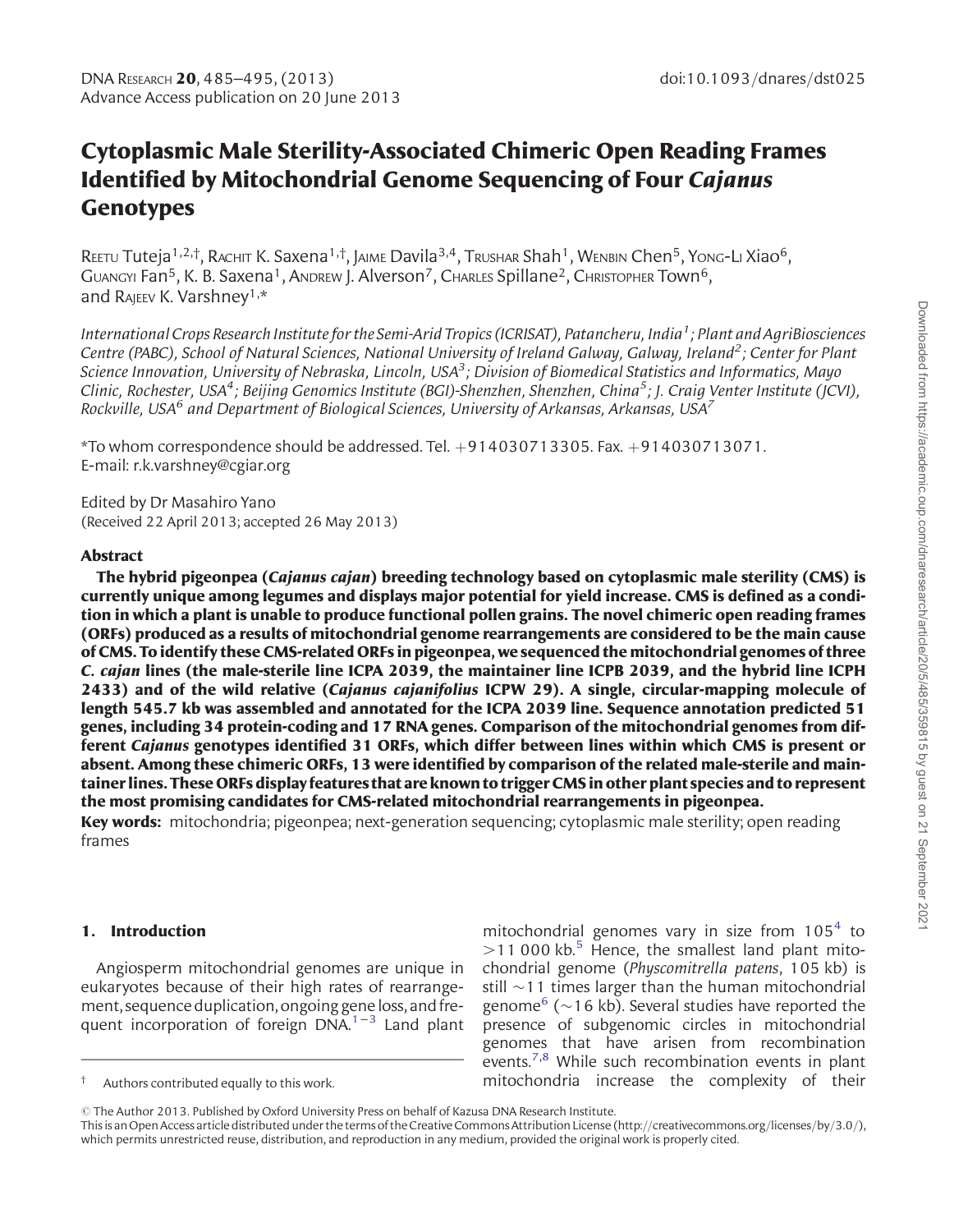genome structures, recombination has also been proposed to maintain genomic stability and may also provide a mechanism to increase genetic variation in the absence of sexual reproduction. $9,10$  $9,10$  $9,10$ 

Rearrangements in mitochondrial genomes are of considerable biotechnological interest as they can cause cytoplasmic male sterility (CMS), which is a valuable tool for plant breeding programmes. Male sterility is caused by the failure of a plant to produce functional pollen grains.<sup>11</sup> CMS is a maternally inherited trait and is mainly controlled by the mitochondrial genome. CMS is often found to be caused by chimeric mitochondrial open reading frames (ORFs) that are produced as a result of mitochondrial genome rearrangements.<sup>11-[14](#page-9-0)</sup> In many cases of CMS, male fertility can be restored by the introduction of nuclear genes known as restorerof fertility  $(Rf)$  genes.

Although plant breeders have used CMS technology for producing  $F_1$  hybrids for enhancing crop productivity in numerous cereal and vegetable crops, the development of  $F_1$  hybrids has not been possible in legumes because of their high levels of self-pollination. In pigeonpea, however, a moderate level of insectmediated out-crossing exists that could be used to develop a stable CMS system.<sup>[15](#page-9-0)</sup> In 2005, Saxena et al.<sup>[15](#page-9-0)</sup> derived a stable CMS system, ICPA 2039, from an interspecific hybrid of cultivated pigeonpea (Cajanus cajan) and awild relative (Cajanus cajanifolius) [\(Supplementary Fig. S1\)](http://dnaresearch.oxfordjournals.org/lookup/suppl/doi:10.1093/dnares/dst025/-/DC1). Previous CMS systems have been attempted in pigeonpea,<sup>[16](#page-9-0),[17](#page-9-0)</sup> but have been unsuccessful, mostly as a result of instability in the expression of male-sterility and -fertility restoration.<sup>[15](#page-9-0)</sup> The development and utilization of stable male-sterile lines from different cytoplasmic backgrounds are a key factor to the diversification of pigeonpea hybrid parental lines. Indeed, male-sterility systems in many crops do not allow the generation of completely male-sterile progenies, drastically limiting the use of male-sterile lines in  $F_1$  hybrid seed production.<sup>[18](#page-9-0)</sup> To accelerate hybrid pigeonpea breeding for yield and quality, understanding the molecular basis of male sterility is critically important. Specifically, the identification of CMS-associated genetic polymorphisms is a key pre-requisite for rational development of new and improved CMS systems for the production of superior  $F_1$  hybrids. Next-generation sequencing (NGS) has provided oppurtinities to gain the genetic information in a much faster and cost effective manner. NGS of mitochondrial genomes and analysis of genetic variations across the genomes of male-sterile, maintainer, and wild relative species will facilitate the identification of genetic features related to male sterility.

This study reports the generation and analysis of mitochondrial genome sequences of four Cajanus genotypes: the male-sterile line ICPA 2039, the maintainer line ICPB 2039, the hybrid line ICPH 2433, and the wild

relative ICPW 29 (C. cajanifolius). A high-quality pigeonpea mitochondrial genome assembly has been developed for ICPA 2039. This study provides the first comparative study of legume mitochondrial genome sequences and identifies several re-arrangements and no-coverage regions (large regions  $>1000$  bp; with zero coverage), as well as chimeric ORFs associated with CMS in pigeonpea.

#### 2. Materials and methods

#### 2.1. Plant material and mitochondrial DNA isolation

Cajanuslines ICPA 2039, ICPB 2039, ICPH 2433, and ICPW 29 were used as the source of mitochondrial DNA (mtDNA). mtDNA was isolated from 2-week-old etiol-ated seedlings and was purified before sequencing.<sup>[19](#page-9-0)</sup>

#### 2.2. Sequencing and assembly

Mitochondrial genomes of four pigeonpea lines were pyrosequenced with the Roche/454 FLX sequencing platform following whole-genome amplification (WGA). WGA kit GenomePlex from Sigma (Sigma-aldrich, St.Louis,USA)wasusedinthisstudy.Twentynanograms of DNA template were used for WGA according to the protocol from manufactures. In summary, the WGA process was divided into fragmentation, library generation, and PCR amplification. The first two steps, fragmentation and library generation (3 kb of insert size), were carried out without interruption, to avoid the DNA degradation. Further to amplify higher amount of DNA, the GenomePlex reaction was allowed to proceed for 4 h. De novo genome assembly of the reference genome (ICPA 2039) was performed using Newbler, Celera, and CLC bio software programs. All the usable reads were aligned onto the contig sequences, and aligned paired-end sequences (PEs) were obtained. We then calculated the amount of shared PE relationships between each pair of contigs, weighted the rates of consistent and conflicting PEs, and then constructed the scaffolds step-by-step, beginning with the shortest insert-sized PEs, to long insert-sized PEs. Assemblies generated by the Newbler assembler were considered most robust in terms of length of the scaffolds and genome coverage and were used for further analysis. Gaps within the assembly were identified using contig-graph information. The Perl script, parse link.pl, was used to identify and close the gaps in silico<sup>[20](#page-9-0)</sup> (http://www.cbcb.umd.edu/ finishing/finishing-v1.tar.gz). Remaining gaps were filled by Sanger sequencing. Graphs were generated for a preliminary view of the assembly (Fig. [1](#page-2-0)) in an effort to check the order and orientation of mitochondrial scaffolds in the genome. Scaffolds that were not connected to other scaffolds in graph and showed low coverage were suspected to be part of the choloroplast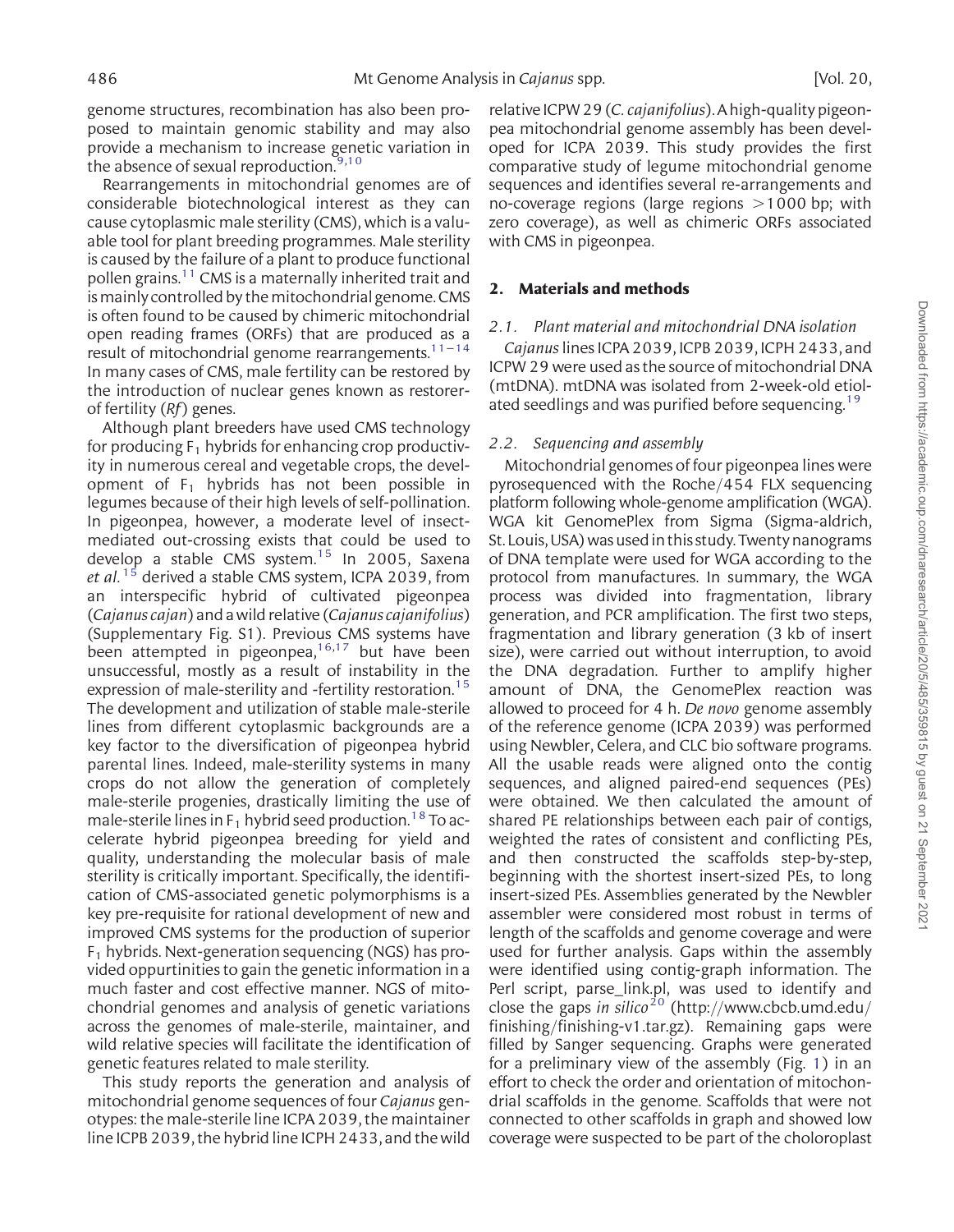<span id="page-2-0"></span>

Figure 1. A scheme showing linking scaffold with the help of graph in a preliminary view of the assembly. Assembly graphs were used as a guide to connect the scaffolds. Each box represent a scaffold, 'jj' represent the 3' end, and '|>' represent the 5' end of each scaffold. Number on each scaffold represents the scaffold number and size of the scaffold. The thick black lines indicate that the scaffolds are attached in correct orientation and spotted line indicate that the scaffolds are attached in reverse orientation in the assembly. Numbers on these lines represents the sequence coverage. The orientation of each scaffold was confirmed through Sanger sequencing.

genome. BLASTN searches were performed for these scaffolds against the NCBI database to validate these scaffolds are contamination from the chloroplast genome. Assembly graphs were used as a guide to connect the scaffolds. Primers were designed from the ends of the scaffolds that showed connections with other scaffolds in assembly graphs. The orientation of each scaffold within the assembly was confirmed by Sanger sequencing.

## 2.3. Gene prediction and annotation

Protein-coding and RNA genes were predicted by performing BLASTX and BLASTN searches, respectively, against a database of protein-coding, tRNA, and rRNA genes complied from all previously sequenced seed plant mitochondrial genomes.<sup>[21](#page-9-0)</sup> tRNAscan-SE<sup>[22](#page-9-0)</sup> was used to corroborate the tRNA boundaries identified by BLASTN. A BLAST score of e-value  $\lt 1e-3$  and percent identity threshold of  $>70%$  were initially used for filtering BLAST outputs. Gene boundaries were extended or trimmed to the positions of the start and stop codons manually using Artemis  $12.0.^{23}$ Annotation data were written to a Sequin-formatted table file with a set of Perl and CGI scripts.

#### 2.4. Gene-order comparison

To identify colinearity between the pigeonpea mitochondrial genome and other angiosperms, we used BLAT (Standalone BLAT v. 34) with an identity cut-off of  $\geq$ 0.9 and coverage of  $\geq$ 0.5 to compare the gene

order of our Cajanus genomes in a pairwise fashion with that of the following 11 angiosperms: Vigna radiata, [24](#page-9-0) Triticum aestivum, [25](#page-9-0) Oryza sativa, [26](#page-10-0) Zea mays, [27](#page-10-0) Arabidopsis thaliana, [28](#page-10-0) Beta vulgaris, [29](#page-10-0) Citrullus lanatus,<sup>[21](#page-9-0)</sup> Cucurbita pepo,<sup>21</sup> Nicotina tabacum,<sup>[30](#page-10-0)</sup> Vitis vinifera, $31$  and Cucumis sativus.  $32$ 

### 2.5. Genome alignment and representation

The scaffolds of the three other mitochondrial genomes (ICPB 2039, ICPH 2433, and ICPW 29) were aligned with the finished assembly of ICPA 2039 genome using BLASTN. Circular genome representations of ICPA 2039 genome were generated using OGDRAW.<sup>[33](#page-10-0)</sup> Three different maps were generated to represent the alignment of ICPA 2039 genome with the three other genomes. Figures were scaled down to integrate all the four maps in a single map.

## 2.6. Identification of rearrangements and no-coverage regions

Comparative assemblies of all three genomes were generated using GS Reference Mapper 2.5. Raw reads of each mt genome were aligned to that of ICPA 2039 genome assembly in order to detect any sequencelevel differences between them. Rearrangements with  $>60\%$  frequency were considered for further analysis. No-coverage regions were extracted using a custom Perl script, which checks the coverage of every base in the assembly and groups the consecutive positions where coverage is very low. Regions  $>1$  kb and with approximately zero coverage were considered as nocoverage regions.

#### 2.7. Chimeric ORFs

Sequences for ORFs  $>100$  codons in the vicinity of rearrangements or within no-coverage regions were collected using Artemis  $12.0<sup>23</sup>$  $12.0<sup>23</sup>$  $12.0<sup>23</sup>$  ORFs coding for known mitochondrial genes were excluded from the analysis. Further, these ORFs were blasted against the ICPA 2039 genome itself in order to check whether these ORFs carry part of other genes or ORFs. First hit of the blast match were left as that will be the original location of these ORFs. All the other hits showing identity  $\geq$  95% and sequence coverage of  $\geq$  16 bp were considered. Further, these ORFs were checked in terms of their closeness to any predicted gene. Potential transmembrane helices were predicted with TMHMM  $2.0<sup>34</sup>$  $2.0<sup>34</sup>$  $2.0<sup>34</sup>$  A scoring crietria from 0 to 4 was assigned to each ORF, one for the presence of parts of other genes, one for the proximity of any predicted genes, one for the presence of hydrophobic domains, and one additional score for carrying parts of atp genes. ORFs showing score of  $\geq$ 3 were considered as the potential chimeric ORFs.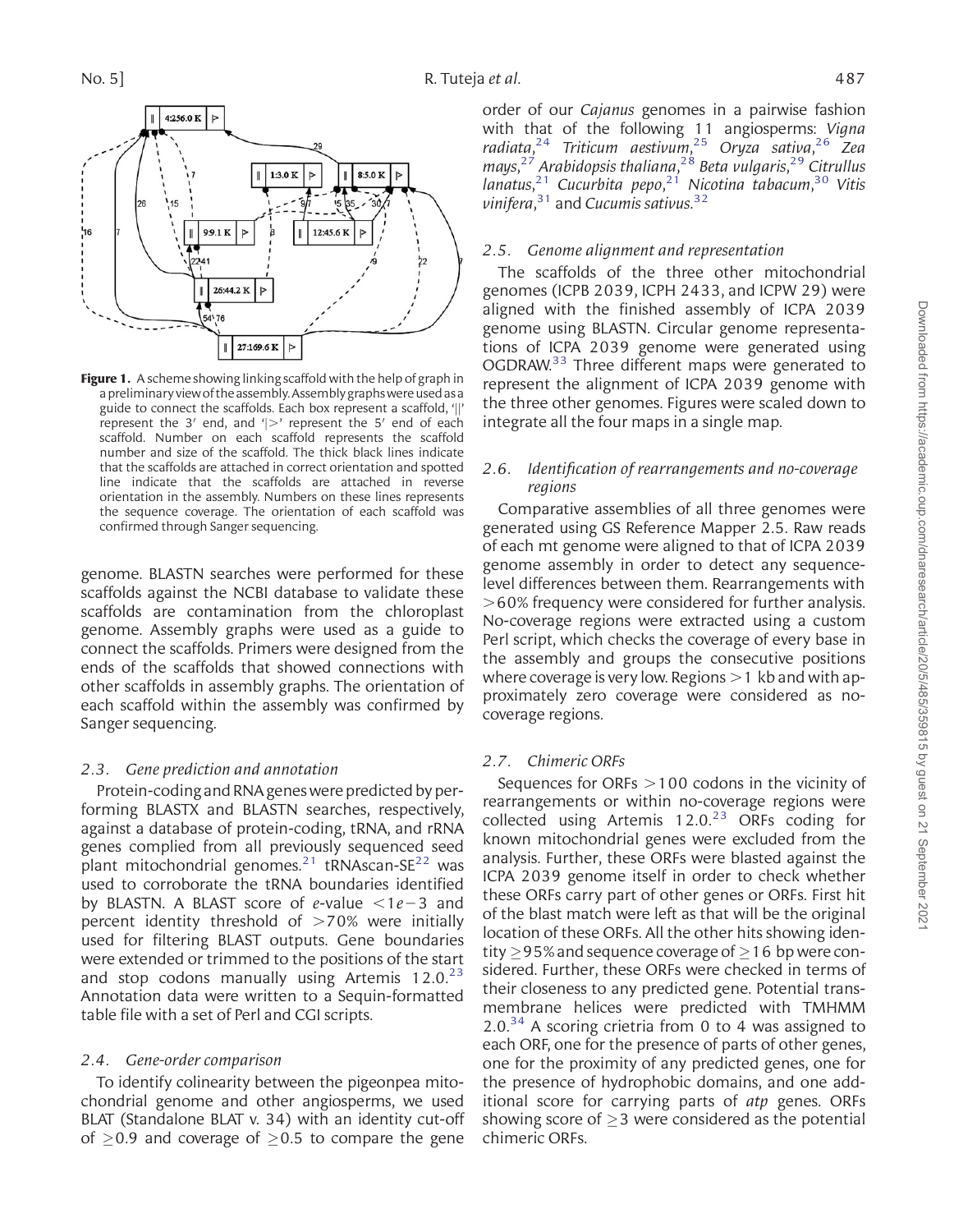#### 3. Results and discussion

Pigeonpea is an important legume crop for resourcepoor smallholder farmers in marginal environments. Unfortunately, the productivity of this legume staple crop has stagnated at ca. 750 kg/ha due to its exposure to biotic and abiotic stresses. Pigeonpea recently became the first legume to have  $F_1$  hybrids released based on a CMS system.<sup>[35](#page-10-0)</sup> The initial pigeonpea  $F_1$ hybrids (e.g. ICPH 2671) showed  $>$  30% yield advantages over the best pure line varieties in the same geographic regions. Such advances clearly indicate that pigeonpea  $F_1$  hybrid technology has the potential to break the current yield plateau. For successful and sustainable pigeonpea hybrid production and extension, the following are critical factors: (i) diversification of parental lines and CMS sources, (ii) improvement of parental lines for tolerance to biotic and abiotic stresses, and (iii) maintaining the purity of hybrid seeds. In this context, improvement of parental lines is underway through conventional and molecular breeding approaches that are being accelerated by the availabil-ity of a sequenced pigeonpea genome.<sup>[36](#page-10-0)</sup> Simple sequence repeat (SSR) markers-based  $F_1$  hybrid purity testing has also been initiated for ensuring the purity of hybrid seeds[.37](#page-10-0),[38](#page-10-0) However, major challenges remain in relation to the need for diversification of CMS sources in the pigeonpea genepool. Although seven cytoplasmic sources are available (Cajanus sericeus, C. scarabaeoides, C. volubilis, C. cajanifolius, C. cajan, C. lineatus, and C. platycarpus), only C. cajanifoius has currently been commercially exploited. The other six sources have not been able to be used commercially, because they express the CMS trait at an adequate level. To understand the factors conditioning the efficiency differences between sources of CMS, it will first be necessary to understand the molecular basis of CMS in pigeonpea.

## 3.1. Sequencing and assembly of four mitochondrial genomes of pigeonpea

We used Roche/454 FLX technology, targeted Sanger sequencing, and computational approaches to produce one complete and three draft assemblies for the mitochondrial genomes of four Cajanus lines. Northern blot-based screening and shotgun sequencing have been the conventional approaches used to identify CMS-associated chimeric ORFs in different plant species, including maize,  $39$  sugar beet,  $40$  rice,  $41,42$ wheat, $25$  and brassica. $43$  Recently, Bentolila and Stefanov<sup>[44](#page-10-0)</sup> successfully identified a candidate for the wild abortive CMS-encoding gene by pyrosequencing of two rice mitochondrial genomes using Roche/454 sequencing technology. However, Northern screening approaches used for the same rice genomes failed to identify any potential CMS candidates in wild abortive rice CMS lines.<sup>[44](#page-10-0)</sup> Therefore, we used Roche/454 sequencing technology and a de novo assembly approach to sequence the mitochondrial genome of Cajanus species. Due to the unknown genome architecture of the pigeonpea mitochondrial genome, we did not rely entirely on *in silico* approaches, but also validated proposed interscaffold connections by Sanger sequencing. To identify regions which varied in a manner correlated with CMS, the four mitochondrial genomes were then compared using the ICPA 2039 assemblyas a reference.

Roche/454 sequencing of four genomes from purified mtDNA generated totals of 38.8, 15.6, 37.1, and 23.8 Mb of paired-end data for ICPA 2039, ICPB 2039, ICPH 2433, and ICPW 29, respectively. The sequencing reads were assembled into scaffolds using three different de novo assembly programs—Newbler, CLCBio, and Celera. Assemblies generated by the Newbler assembler were considered as the best assemblies (Table [1\)](#page-4-0), with scaffold N50 values of 169.6, 1.2, 169.9, and 108.1 kb for ICPA 2039, ICPB 2039, ICPH 2433, and ICPW 29, respectively. Additional sequence data were generated for the comparatively undersequenced genotypes of ICPB 2039 (15.1 Mb) and ICPW 29 (23.2 Mb). The sequencing data for these were reassembled and N50 of two assemblies thus improved from 1.2 to 12.8 kb for ICPB 2039 and from 108.2 to 159.2 kb for ICPW 29. In summary, mean scaffold lengths of 22.4, 8.8, 6.3 and 37.3 kb were achieved for the pigeonpea mitochondrial genomes of lines ICPA 2039, ICPB 2039, ICPH 2433, and ICPW 29, respectively. Analysis of sequence data for GC content indicated similar GC content distribution in all of the four genomes ([Supplementary Fig. S2\)](http://dnaresearch.oxfordjournals.org/lookup/suppl/doi:10.1093/dnares/dst025/-/DC1).

## 3.2. Finishing of reference mitochondrial genome ICPA 2039

The scaffolds of ICPA 2039 were further refined by removing contamination from nuclear or chloroplast genomes, and by closing gap regions within these scaffolds using Sanger sequencing. A preliminary view of the ICPA 2039 assembly was generated to check the connections between the scaffolds and for the removal of contaminants(Fig.[1\)](#page-2-0).Scaffoldsfromthemitochondrial genome assembly were selected based on their coverage and links with the other scaffolds as shown in Fig. [1](#page-2-0). Selected scaffolds were subjected to BLASTN analysis against the NCBI database. Of 30 selected scaffolds of ICPA 2039, with a total length of 672 918 bp, seven were confirmed to be mitochondrial in origin, representing 532 372 bp or 79% of the total sequence data (Table [1](#page-4-0)). Seven scaffolds were homologous to cpDNA, representing 78 461 bp (11.6% of the total sequence). Eleven further scaffolds matched nuclear DNA representing 46 228 bp (6.9% of the sequence). Two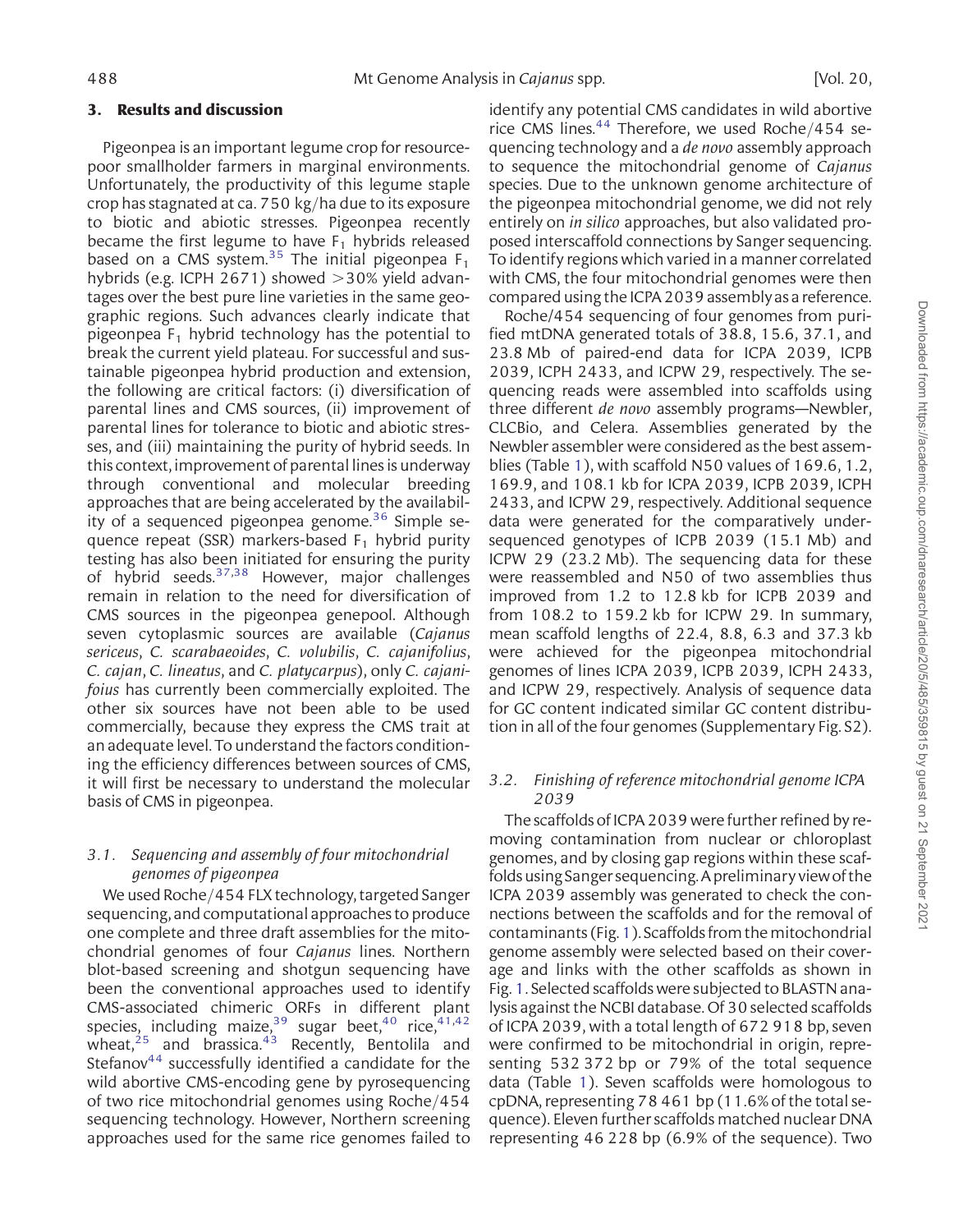No. 5] R. Tuteja

 $No. 5]$ 

R. Tuteja et al.

<span id="page-4-0"></span>

| Genotypes | Number of<br>sequence reads<br>(length)<br>generated      | Newbler                   |                                                |                              |                                            |                                   | Celera                    |                               |                                          |                              | CLC Bio              |                          |
|-----------|-----------------------------------------------------------|---------------------------|------------------------------------------------|------------------------------|--------------------------------------------|-----------------------------------|---------------------------|-------------------------------|------------------------------------------|------------------------------|----------------------|--------------------------|
|           |                                                           | Number<br>0f<br>scaffolds | Bases in<br>scaffolds (bp)                     | N50<br>scaffold<br>size (bp) | Number of<br>large<br>contigs <sup>a</sup> | Bases in<br>large<br>contigs (bp) | Number<br>0f<br>scaffolds | Bases in<br>scaffolds<br>(bp) | Number<br>of big<br>contigs <sup>b</sup> | Big contig<br>length<br>(bp) | Number<br>of contigs | Bases in<br>contigs (bp) |
| ICPW 29   | 74109<br>$(23.8 Mb)$ /<br>64071<br>$(53.4 \text{ Mb})^c$  | $156/18^c$<br>$(4)^d$     | 723814/<br>672137 <sup>c</sup><br>$(575487)^e$ | 108193/<br>$159243^c$        | $202/425^c$                                | 694 265/<br>858696 <sup>c</sup>   | 34                        | 618692                        | 15                                       | 501689                       | 392                  | 951760                   |
| ICPA 2039 | 121170<br>(38.8 Mb)                                       | 30 $(7)^d$                | 672918<br>$(532372)^e$                         | 169595                       | 345                                        | 828279                            | 84                        | 662357                        | 20                                       | 475091                       | 1348                 | 1782550                  |
| ICPB 2039 | 51723<br>$(15.6 Mb)$ /<br>117163<br>$(36.4 \text{ Mb})^c$ | $387/52^c$<br>$(34)^{d}$  | 415181/<br>459802 <sup>c</sup><br>$(335926)^e$ | 1153/<br>$12823^c$           | $430/669^c$                                | 404 882/<br>716244 <sup>c</sup>   | 113                       | 199602                        | $\overline{0}$                           | 0                            | 1032                 | 529436                   |
| ICPH 2433 | 116021<br>(37.1 Mb)                                       | $108(9)^d$                | 681810<br>$(539865)^e$                         | 169903                       | 184                                        | 677158                            | 44                        | 577054                        | 18                                       | 468611                       | 564                  | 1227305                  |

Table 1. Generation of <sup>454</sup>/FLX data and assembly statistics of ICPW 29, ICPA 2039, ICPB 2039, and ICPH 2433

 $\textsuperscript{a}$ Newbler assembler classifies contigs  $>$  500 bp as large contigs.

 $^{\rm b}$ Celera assembler classifies contigs  $>$  10 kb as big contigs.

 $\mathrm{c}_\mathrm{Data}$  and assembly statistics of ICPW 29 and ICPB 2039 additional reads.

<sup>d</sup>Number of scaffolds from the mitochondrial genome.

<sup>e</sup>Base in scaffolds from the mitochondrial genome.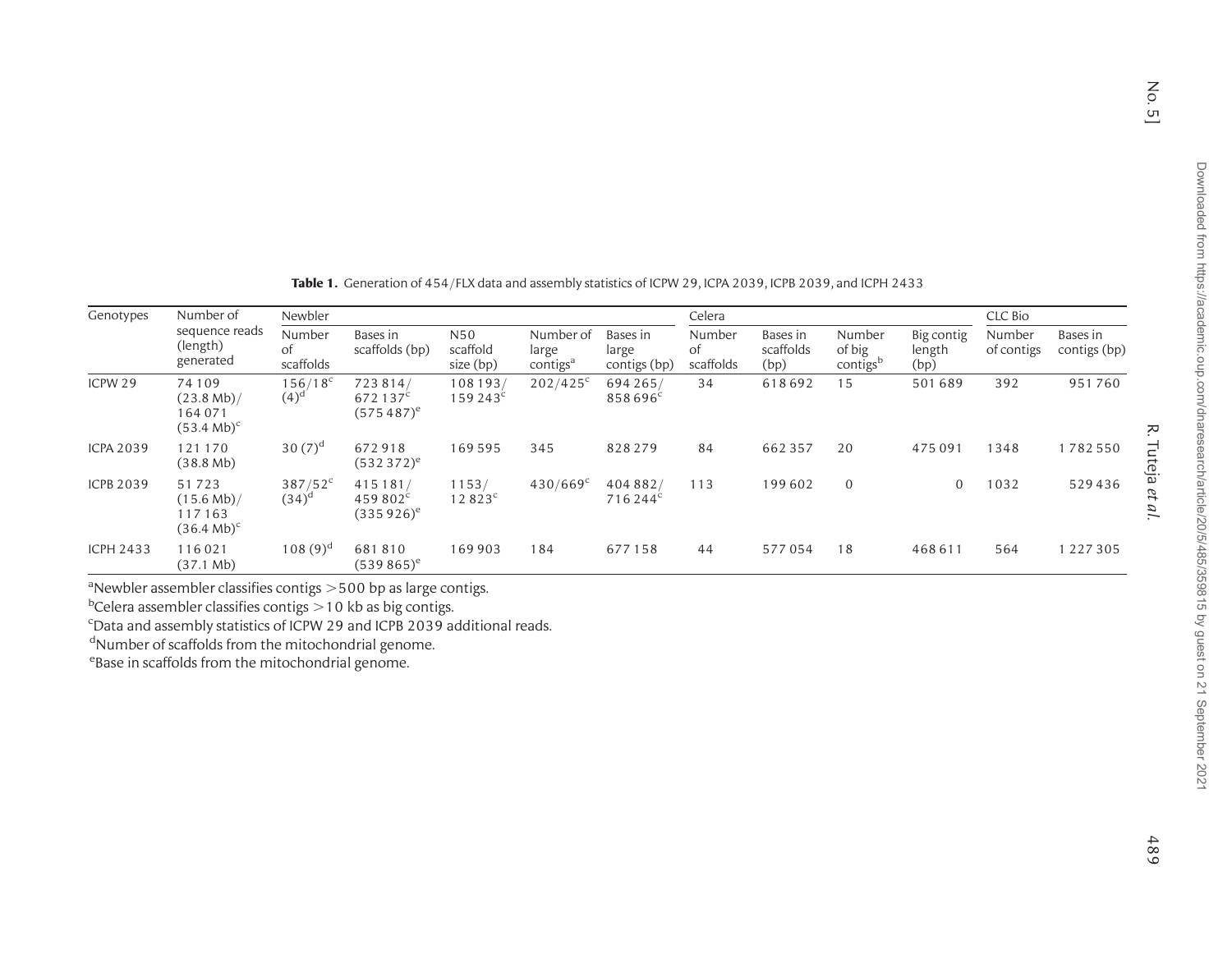scaffolds representing 8268 bp (1.2% of the sequence data) matched the sequence of the plasmid DNA. The remaining three scaffolds representing 8309 bp (1.2%) of sequence data did not show any match in the NCBI database and may represent sequences unique to pigeonpea. The seven scaffolds that matched other plant mtDNA were targeted for further analysis. A total of38gaps(26 830 bp)wereobservedinthesevenmitochondrial scaffolds, represented by Ns in the assemblies. Using the parse\_link.pl script (http://www.cbcb.umd. edu/finishing/finishing-v1.tar.gz) from the finishing toolbox (see Materials and Methods), 47 contigs from contigs that had not previously been assembled into scaffolds were introduced to fill 38 gaps inside the seven scaffolds. Two gaps (of 65 bp each), which the script was unable to fill in silico, were closed using Sanger sequencing technology. Subsequently, assembly graphs were used as a guide to connect the scaffolds. To confirm the order and orientation of each scaffold within the assembly, primer pairs were designed from the ends of each scaffold based on their connections with other scaffolds in assembly graphs. A set of 24 primer pairs ([Supplementary Table S1](http://dnaresearch.oxfordjournals.org/lookup/suppl/doi:10.1093/dnares/dst025/-/DC1)) were used to generate amplicons and sequence data were generated for these using Sanger sequencing technology. In this way, a high-quality, circular-mapping mitochondrial genome of 545 742 bp in total length, with  $\sim$  23-fold coverage, was assembled for ICPA 2039. This master circular molecule contains a large recombinationally active repeat of size 4951 bp, which is extending from positions 531 745 to 536 696 bp. Recombinationally active large repeats are a very common feature of plant mitochondrial genomes[.45,46](#page-10-0)

#### 3.3. Gene content

Within the mitochondrial genome of ICPA 2039, we identified 34 protein-coding, 14 tRNA, and 3 rRNA genes [\(Supplementary Table S2\)](http://dnaresearch.oxfordjournals.org/lookup/suppl/doi:10.1093/dnares/dst025/-/DC1), for a total of 29 346 bp of protein exons; 31 018 bp of intronic sequence; 5255 bp of rRNA genes; and 1477 bp of tRNA genes (Table 2). We did not find a copy of, cox2, confirmed proposals that this gene has lost in the legume

Table 2. Genome coverage by coding features in ICPA 2039 mitochondrial genome assembly

| Class      | Feature                                  | ICPA 2039 <sup>ª</sup> (%)                                             |
|------------|------------------------------------------|------------------------------------------------------------------------|
| Total size |                                          | 545742 bp                                                              |
| Coding     | Protein exons<br>Introns<br>rRNA<br>tRNA | 29 346 bp (5.4)<br>31 018 bp (5.6)<br>5255bp(0.9)<br>$1477$ bp $(0.2)$ |
| Non-coding | Mitochondria-like<br>Nuclear-like        | 220747 bp (40.5)<br>40 330 bp (7.4)                                    |

<sup>a</sup>Figure in parentheses represents the percentage of total size.

lineages. $24,47$  $24,47$  $24,47$  In contrast, we found ICPA 2039 to contain two identical copies of the cox3 gene. Multiple copies of tRNAs for cysteine, lysine, and methionine were observed to be present in the mitochondrial genome of ICPA 2039. The tRNA genes, carrying methionine, are also highly similar to those of the plastid as is likely derived from the cpDNA, as is that of tryptophan [\(Supplementary Table S2\)](http://dnaresearch.oxfordjournals.org/lookup/suppl/doi:10.1093/dnares/dst025/-/DC1).

To annotate mtDNA-encoded genes in the other sequenced lines, their scaffolds were compared with ICPA 2039. Six scaffolds derived from the ICPH 2433 hybrid contained 32 protein-coding genes and 12 tRNA genes between them ([Supplementary Table S3\)](http://dnaresearch.oxfordjournals.org/lookup/suppl/doi:10.1093/dnares/dst025/-/DC1). Four mitochondrial scaffolds of ICPW 29 covered 33 protein-coding and 14 tRNA genes [\(Supplementary](http://dnaresearch.oxfordjournals.org/lookup/suppl/doi:10.1093/dnares/dst025/-/DC1) [Table S4](http://dnaresearch.oxfordjournals.org/lookup/suppl/doi:10.1093/dnares/dst025/-/DC1)). As in ICPA 2039, multiple copies of cysteine, lysine, and methionine-tRNA genes were present in the scaffolds of ICPH 2433 and ICPW 29. Due to low sequence coverage and small scaffold size, the 17 mitochondrial scaffolds of ICPB 2039 line only covered 15 protein and 11 tRNA genes between them [\(Supplementary Table S5](http://dnaresearch.oxfordjournals.org/lookup/suppl/doi:10.1093/dnares/dst025/-/DC1)).

## 3.4. Structural features of the pigeonpea mitochondrial genome compared with other plant species

The assembled Cajanus mitochondrial genome was compared with the mitochondrial genomes of 11 other land plant species. The species forcomparison include one legume—V. radiata,<sup>[24](#page-9-0)</sup> three cereals—T. aes-tivum,<sup>[25](#page-9-0)</sup> O. sativa,<sup>[26](#page-10-0)</sup> Z. mays,<sup>[27](#page-10-0)</sup> and seven other eudi-cots, including A. thaliana,<sup>[28](#page-10-0)</sup> B. vulgaris,<sup>[29](#page-10-0)</sup> Citrullus lanatus,<sup>[21](#page-9-0)</sup> Cucurbita pepo,<sup>21</sup> N. tabacum,<sup>[30](#page-10-0)</sup> Vitis vini*fera*, $^{31}$  $^{31}$  $^{31}$  and *Cucumis sativus.* $^{32}$  $^{32}$  $^{32}$  In terms of mitochondrial genome size, the pigeonpea mitochondrial genome (545 742 bp) is substantially larger than the mitochondrial genome of closest sequenced legume species V. radiata<sup>[24](#page-9-0)</sup> (401 262 bp). The size of pigeonpea mitochondrial genome was found to be comparable in size with the mitochondrial genomes of cereal species, e.g. O. sativa (490 kb), Z. mays (569 kb), and greater than the median angiosperm mitochondrial genome size (473 kb). Mitochondrial genome size can not only vary between different species, but can also show variations between different lines of the same species. For instance, the genome size of five sequenced maize mitochondrial genomes is known to vary from 535 825 to 7[39](#page-10-0) 719 bp.<sup>39</sup> The plant mitochondrial genomes are rich in non-coding regions and are highly variable in their non-coding regions. In our analysis, 12.29% of the pigeonpea mitochondrial genome was covered by the coding regions, which is lower than but comparable to *V. radiata*<sup>[24](#page-9-0)</sup> (16.88%), Brassica napus<sup>[43](#page-10-0)</sup> (17.34%), and Citrullus lanatus<sup>[21](#page-9-0)</sup> (18.8%). However, the coding regions of the pigeonpea mitochondrial genome were found to be greater than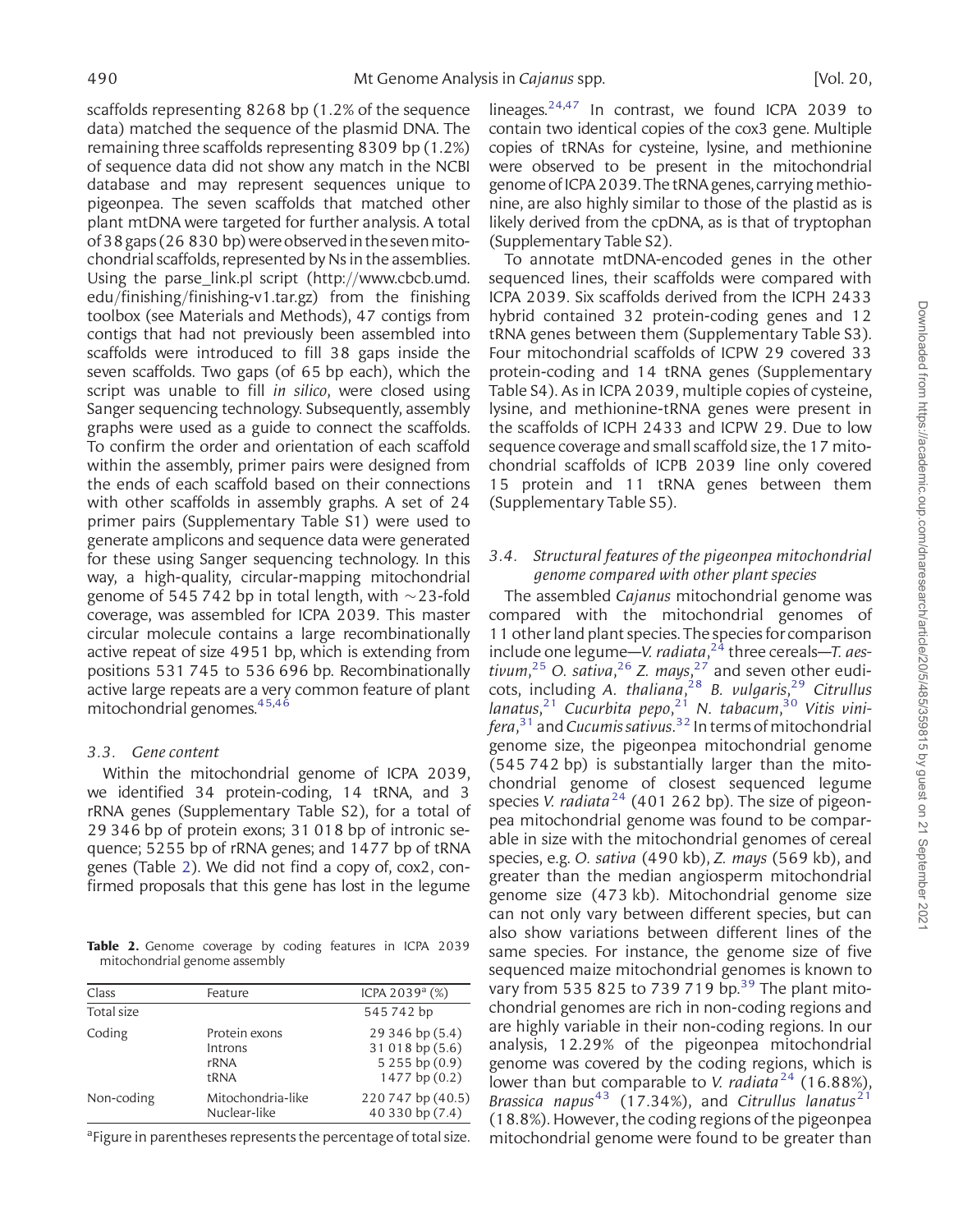the Cucurbita pepo in which only  $6.9\%^{21}$  $6.9\%^{21}$  $6.9\%^{21}$  of the mitochondrial genome is covered by coding regions. Cucurbita pepo has a particularly large mitochondrial genome (982 833 bp), due to the insertions of chloroplast  $(>113 \text{ kb})$  and short repeated sequences ( $>370$  kb) in the mitochondrial sequences.<sup>[21](#page-9-0)</sup> The available plant mitochondrial genome sequences therefore suggest that gene composition does not depend on total genome size. Gene number can be conserved despite changes in size derived from the insertion of repetitive sequences, or of sequences transferred from the chloroplast and nucleus into intergenic regions. In addition, a large number of rearrangements of genes and ORFs are common features in plant mitochondrial genomes.

#### 3.5. Comparison of gene order with other plant species

We also compared gene maps of protein-coding and rRNA genes encoded by the pigeonpea mitochondrial genome (ICPA 2039) with those of the other 11 sequenced plant species. Unsurprisingly, the highest level of synteny for the mitochondrial genomes was observed between C. cajan and the related legume V. radiata. For instance, one four-gene cluster (cox3 nad4L-atp4-rps10ab), two three-gene clusters (nad6 nad1-ccmB and rpl5-rps14-cob), and three two-gene clusters (rps3ab-rpl16, rps12-nad3, and ccmC-ccmFn) were syntenic between these two species (Fig. 2). On



Figure 2. Correlation of gene order between the mitochondrial gene maps of C. cajan and V. radiata. Left-hand side is represented by genes identified in C. cajan and top side is represented by genes of V. radiata. Shaded blocks in the image represent the correlation of gene orders.

the other hand, only two two-gene clusters (nad3 rps12 and ccmC-ccmFn) showed synteny in mitochondrial genomes of C. cajan with three cereals species analysed [\(Supplementary Figs S3–S5\)](http://dnaresearch.oxfordjournals.org/lookup/suppl/doi:10.1093/dnares/dst025/-/DC1). Two two-gene clusters (nad2ab-atp1 and rps3ab-rpl16) of the C. cajan mitochondrial genome showed synteny when compared with wheat and maize ([Supplementary Figs](http://dnaresearch.oxfordjournals.org/lookup/suppl/doi:10.1093/dnares/dst025/-/DC1) [S3 and S4](http://dnaresearch.oxfordjournals.org/lookup/suppl/doi:10.1093/dnares/dst025/-/DC1)). The most highly conserved gene cluster was the two-gene cluster of rps3ab-rpl16, which was syntenic across 7 of the 11 species (Fig. 2 and [Supplementary Figs S3–S12](http://dnaresearch.oxfordjournals.org/lookup/suppl/doi:10.1093/dnares/dst025/-/DC1)).

## 3.6. Comparison of mitochondrial genome sequences among Cajanus lines

Comparisons of gene order typically highlight the high rate of mitochondrial genome rearrangements between different plant species. Our analysis indicates that the mitochondrial genome of pigeonpea shares onlysix gene clusters with the closely related sequenced species V. radiata,<sup>[24](#page-9-0)</sup> which between them cover only 16 genes. Fewer gene clusters was observed to be conserved in comparison with more distantly related species. Due to the dynamic nature of the plant mitochondrial genomes, extensive structural variations can also be expected to occur in different lines of a given species.<sup>[46](#page-10-0)</sup> Comparison of mitochondrial genomes from five different lines of maize revealed 16 rearrange-ments, even between two fertile cytotypes.<sup>[39](#page-10-0)</sup> To understand the patterns of genetic variation associated with CMS in pigeonpea, and its effects on maternal inheritance, we first aligned the scaffolds of the mitochondrial genomes of the three Cajanus lines (i.e. ICPB 2039, ICPH 2433, and ICPW 29) using BLASTN, together, with that of the male-sterile line ICPA 2039. This demonstrated that the genomes of ICPA 2039 and ICPB 2039 are highly diverged from each other. Conversely, the mitochondrial genome of the hybrid ICPH 2433 (produced from the ICPA 2039  $\times$  ICPR 2433 cross) showed the highest level of synteny with the ICPA 2039 line, followed by ICPW 29 (Fig. [3](#page-7-0)), supporting the model that the CMS trait is maternally inherited in pigeonpea hybrids.

The sequence-level divergence between the mitochondrial genomes of ICPA 2039 and ICPB 2039 lines identified by BLASTN was further validated by use of the GS Reference Mapper 2.5, which is commonly used for mapping 454 reads to a reference assembly. Mapping raw reads of ICPB 2039, ICPH 2433, and ICPW 29 on to the assembly of ICPA 2039, a maximum number of rearrangements were observed in the fertile and sterile lines of ICPA 2039 system [\(Supplementary Fig. S1\)](http://dnaresearch.oxfordjournals.org/lookup/suppl/doi:10.1093/dnares/dst025/-/DC1). While building the comparative assemblies, we identified the no-coverage regions along with the rearrangements in order to reduce the effects of sequencing artifacts in further comparison.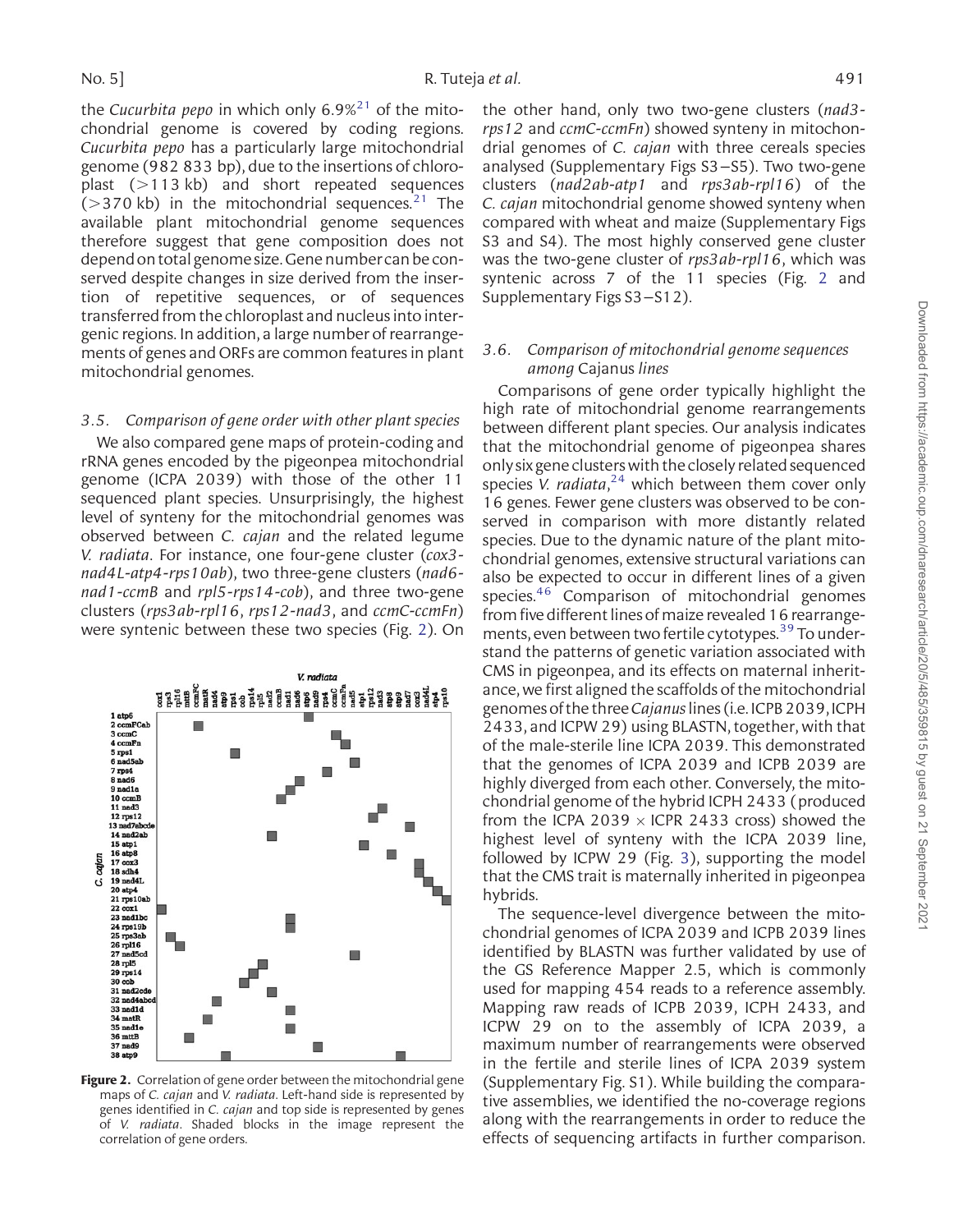<span id="page-7-0"></span>

Figure 3. Alignments of Cajanus mitochondrial genomes. The outer circle represents the finalized mitochondrial genome assembly and gene annotation of male-sterile line ICPA 2039. Second, third, and fourth circles from the outercircle represent the scaffolds of ICPH 2433, ICPW 29, and ICPB 2039 mapped on ICPA 2039 assembly. Numbers on each circle represent the scaffolds of each line. Hn represent the scaffolds for ICPH 2433, Wn represent the scaffolds for ICPW 29 and Bn represent the scaffolds for ICPB 2039, where n is the scaffold number.

Twenty-two rearrangements and 17 no-coverage regions were observed in ICPB 2039 compared with ICPA 2039. Using the same criteria, 9 rearrangements and 12 no-coverage regions were observed in the mitochondrial genome of ICPW 29 when compared with that of ICPA 2039. These nine rearrangements could be the result of differences occurred during the maintenance of the CMS cytoplasm. We do not expect these differences to be associated with the CMS trait as the wild relative line is the maternal parent of the sterile line. The mitochondrial genome of ICPH 2433 was found to be closest in sequence to that of ICPA 2039, with no differences observed between these lines [\(Supplementary Fig. S13](http://dnaresearch.oxfordjournals.org/lookup/suppl/doi:10.1093/dnares/dst025/-/DC1) and [Supplementary](http://dnaresearch.oxfordjournals.org/lookup/suppl/doi:10.1093/dnares/dst025/-/DC1) [Tables S6 and S7\)](http://dnaresearch.oxfordjournals.org/lookup/suppl/doi:10.1093/dnares/dst025/-/DC1).

#### 3.7. Candidate CMS-associated chimeric ORFs

The CMS trait is often associated with chimeric ORFs that are the products of mitochondrial genome rearrangement, $48$  which can cause pollen abortion. In some crops, chimeric ORFs are found in sterile lines (e.g. A-line), but absent in fertile lines (e.g. B- and  $R$ -lines).<sup>[13,14](#page-9-0),[39](#page-10-0)</sup> A number of studies have confirmed the role of chimeric ORFs in male sterility by disrupting the function of ORFs by inserting or deleting a few base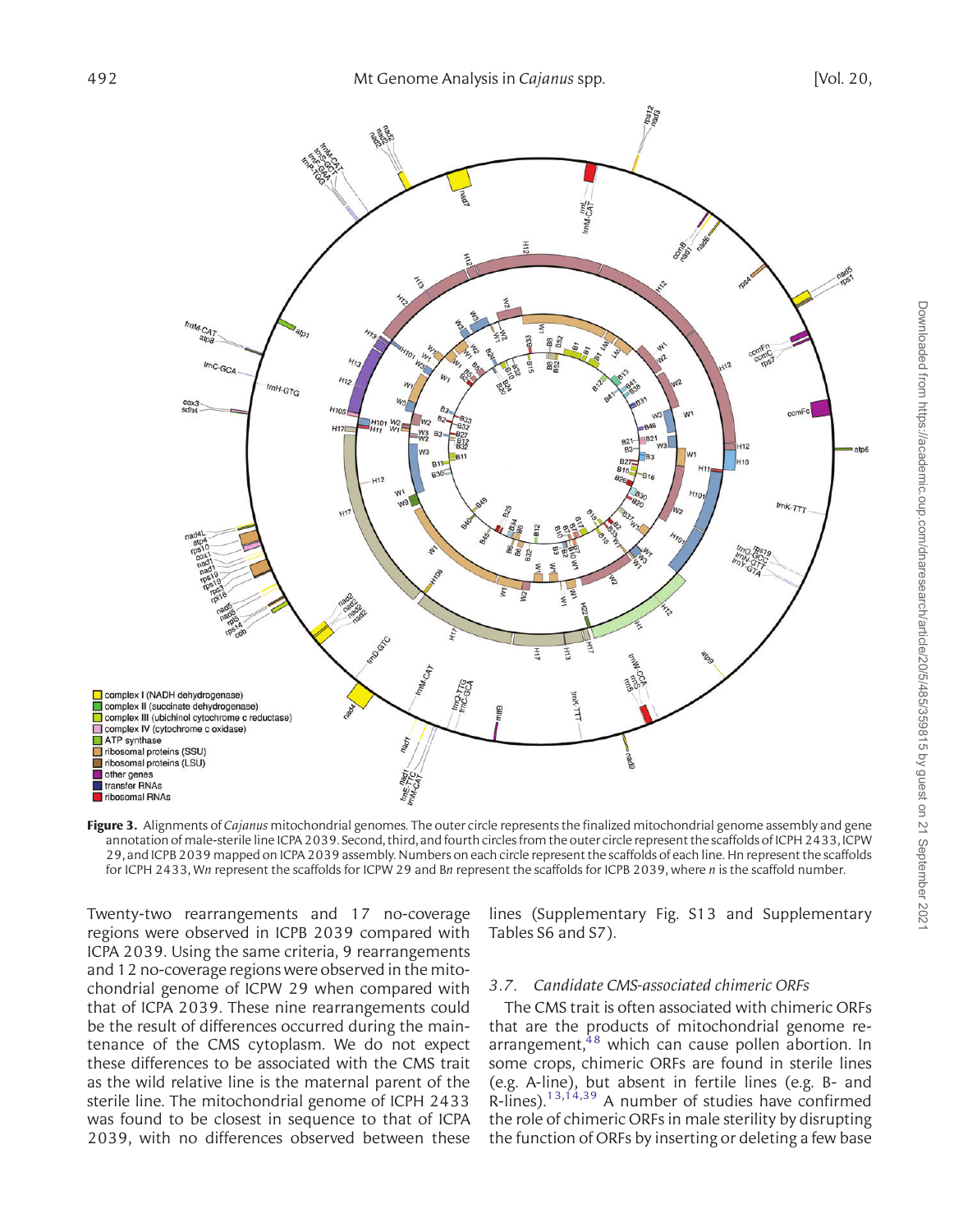pairs (reviewed by Hanson and Bentolila)[.48](#page-10-0) Many of the chimeric genes associated with CMS in other crops are found in the proximity of protein-coding genes and include regions encoding transmembrane domains and other parts of known mitochondrial genes.  $48-52$  $48-52$ Hence, we set out to identify those chimeric ORFs, which most closely resemble these criteria by scanning around positions that have undergone rearrangements or which are absent from particular pigeonpea lines. Only ORFs  $>$  300 bp were considered, and were ranked as chimeric based on the presence of parts of other genes, proximity to known mitochondrial genes, and the presence of hydrophobic domains. A scoring systems ranging from 0 to 4 was assigned to each ORF (see Chimeric ORFs section of Materials and methods). As abnormal *atp* synthase genes are sometimes associated with  $CMS<sub>19-52</sub>$  $CMS<sub>19-52</sub>$  $CMS<sub>19-52</sub>$  ORFs containing parts of atp genes were more heavily weighted.

Our study identifies 13 such potential CMS candidates in the pigeonpea male-sterile line ICPA 2039 (Table 3). Of these 13 potential candidates, five carry parts of other mitochondrial genes and eight were observed to be in the proximity of other mitochondrial genes. Liu et  $al.^{25}$  $al.^{25}$  $al.^{25}$  have hypothesized that a wheat K-type CMS line, Ks3, contains a chimeric ORF encoding partial subunits of several components of the respiratory chain complex, including, atp4, atp6, nad3, nad6, nad9, cox1, and cox3. These altered proteins may interfere with the normal function of respiratory chain reactions and cause pollen development to abort. Intriguingly, five of the candidates identified in our study incorporate parts of some of these genes including, atp1, nad4, rps4, nad5, and atp9. This presents the possibility of a similar mechanism in pigeonpea CMS as found in rice. Transmembrane

domains are another prominent feature associated with CMS ORFs. $53$  Many of our candidate ORFs carry regions predicted to encode transmembrane domains, and a number of the encoded proteins have been shown to be associated with the inner mitochondrial membrane.<sup>48</sup> Recently, Bentolila and Stefanov $44$  have identified a candidate for the wild abortive CMS in rice that has arisen via rearrangement, is chimeric in structure, possesses predicted transmembrane domains, as well as possess the promoter of a mitochondrial gene. Of our 13 candidates, 11 are predicted to carry such transmembrane domains. These novel ORFs may trigger CMS by damaging mitochondrial membrane structure such that the resulting permeability change affects mitochondrial function[.48,54](#page-10-0) Previous histological studies of CMS in pigeonpea have revealed that meiosis in both male-fertile and male-sterile plants proceeds normally up to the tetrad stage, and that during this period, the tapetum remains intact. Male sterility becomes manifest after this, with tetrads in male-sterile plants remaining enclosed within a persistent tetrad wall and subsequently undergoing vacuolation and abortion of pollen grains. $55$  Therefore, identifying the ORFs that are causative for CMS in pigeonpea will require the transcription and translation patterns of our unique ORF candidates to be determined, including in young to mature buds, floral parts including the pollen mother cell, tetrad, and pollen grains. The roles of transmembrane domains and respiration in the mitochondrial genome of ICPA 2039 will also need to be assessed. Future, structural and functional studies will allow the exact mitochondrial genomic segments responsible for male sterility in pigeonpea to be defined.

| ORF start | ORF stop | ORF<br>length | Nearest<br>gene                  | Subject start | Subject stop | Chimera<br>length | Identity | Subject<br>features | No of transmembrane<br>helices |
|-----------|----------|---------------|----------------------------------|---------------|--------------|-------------------|----------|---------------------|--------------------------------|
| 260331    | 260702   | 371           | cos3                             | 260342        | 260702       | 361               | 98       | <b>ORF</b>          |                                |
| 164867    | 165424   | 557           | nad7                             | 165424        | 165353       | 72                | 100      | ORF                 |                                |
| 420342    | 420902   | 560           | $\overbrace{\phantom{1232211}}$  | 233322        | 232862       | 461               | 96       | atp1                | $\mathbf{0}$                   |
| 534744    | 535115   | 371           | —                                | 352424        | 352403       | 361               | 98       | nad4                |                                |
| 264435    | 265745   | 1310          | $\overbrace{\phantom{1232211}}$  | 60093         | 59813        | 281               | 100      | rps4                | 2                              |
| 165464    | 165853   | 389           | nad7                             | 265742        | 265981       | 241               | 97       | <b>ORF</b>          | 3                              |
| 164867    | 165424   | 557           | nad7                             | 165424        | 165353       | 72                | 100      | ORF                 |                                |
| 276037    | 276405   | 368           | $\overbrace{\phantom{1232211}}$  | 468809        | 468752       | 58                | 98       | atp9                | 3                              |
| 396025    | 396876   | 851           | mttB                             | 264909        | 265396       | 488               | 97       | <b>ORF</b>          | 2                              |
| 396285    | 396641   | 356           | $m$ tt $B$                       | 265144        | 265396       | 253               | 99       | ORF                 | 1                              |
| 264 069   | 264434   | 365           | $\overbrace{\phantom{12322111}}$ | 44935         | 45092        | 158               | 100      | nad5                |                                |
| 165633    | 166088   | 455           | nad7                             | 265981        | 265886       | 96                | 100      | ORF                 | $\mathbf{0}$                   |
| 8534      | 8842     | 308           | ccmFc                            | 476033        | 476052       | 20                | 100      |                     |                                |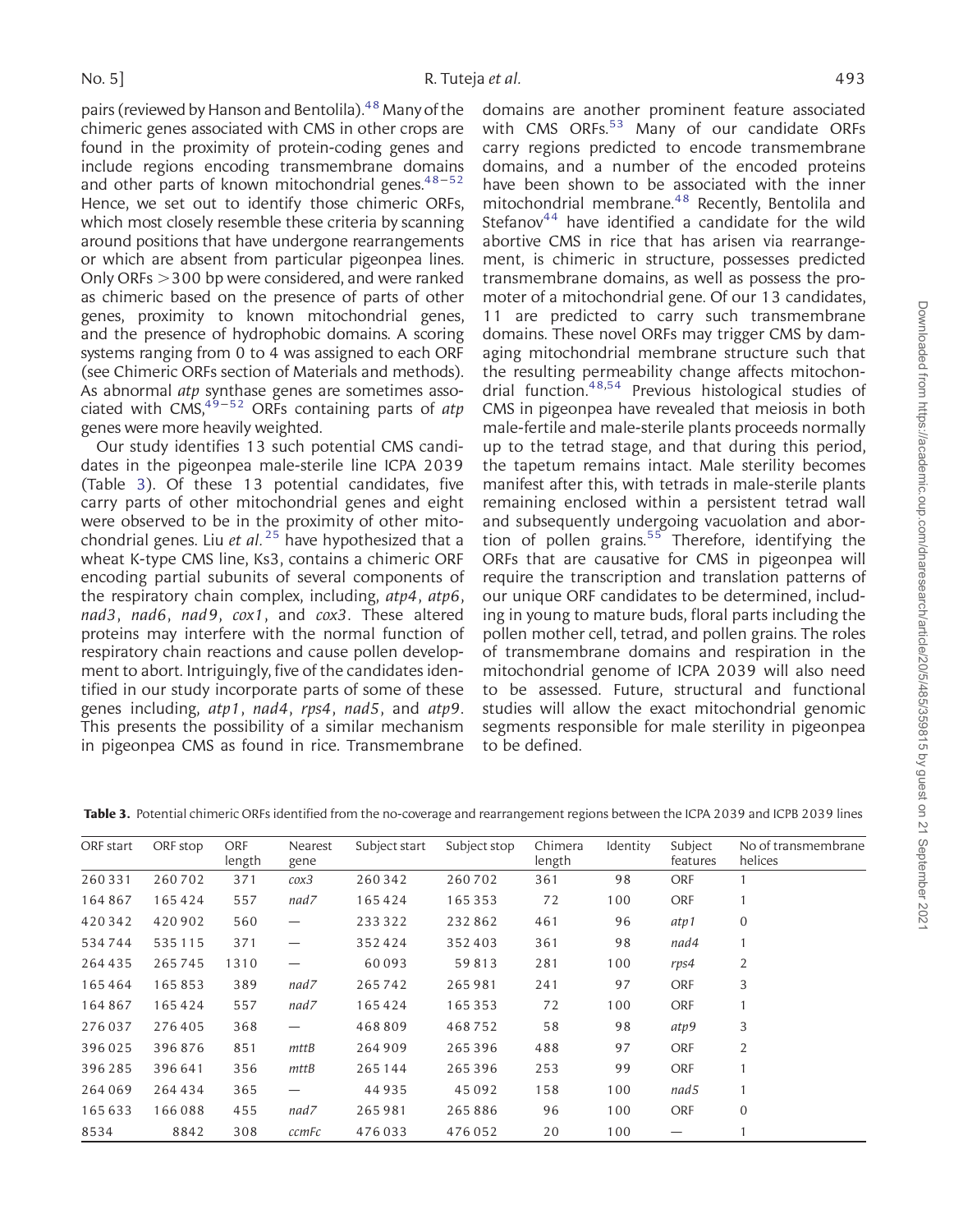## <span id="page-9-0"></span>Accession numbers

Genome sequences and annotations from this article have been submitted to the GenBank data library under accession number SRA053693.

## Authors' contribution

R.T. and R.K.S. performed experiments, analysed data and contributed to writing the manuscript; J.D., T.S., W.C., G.F., A.J.A., and C.S. contributed to analysis data and interpretation of result; Y.L.X. and C.D.T. performed experiments and analysed data, and R.K.V. conceived and guided experiments, contributed to analysis of data, interpreted results, contributed to writing and the finalized manuscript.

Acknowledgements: The authors thank the CGIAR Generation Challenge Programme for supporting this research. Thanks are due to Sally A. Mackenzie from the University of Nebraska, Lincoln, USA for her valuable suggestions and encouragement throughout the study. We would also like to thank Peter McKeown for discussions and helpful comments on the manuscript. This work has been undertaken as part of the CGIAR Research Program on Grain Legumes. ICRISAT is a member of CGIAR Consortium.

**Supplementary data:** [Supplementary data are](http://dnaresearch.oxfordjournals.org/lookup/suppl/doi:10.1093/dnares/dst025/-/DC1) [available at www.dnaresearch.oxfordjournals.org.](http://dnaresearch.oxfordjournals.org/lookup/suppl/doi:10.1093/dnares/dst025/-/DC1)

# References

- 1. Kubo, T. and Newton, K.J. 2008, Angiosperm mitochondrial genomes and mutations, *Mitochondrion*, **8**,  $5-14$ .
- 2. Adams, K.L. and Palmer, J.D. 2003, Evolution of mitochondrial gene content: gene loss and transfer to the nucleus, Mol. Phylogenet. Evol., 29, 380–95.
- 3. Bock, R. 2010, The give-and-take of DNA: horizontal gene transfer in plants, Trends Plant Sci.,  $15$ ,  $11-22$ .
- 4. Terasawa, K., Odahara, M., Kabeya, Y., et al. 2007, The mitochondrial genome of the moss Physcomitrella patens sheds new light on mitochondrial evolution in land plants, Mol. Biol. Evol., 24, 699–709.
- 5. Sloan, D.B., Alverson, A.J., Chuckalovcak, J.P., et al. 2012, Rapid evolution of enormous, multichromosomal genomes in flowering plant mitochondria with exceptionally high mutation rates, *PLoS Biol.*, **10**, e1001241.
- 6. Anderson, S., Bankier, A.T., Barrell, B.G., et al. 1981, Sequence and organization of the human mitochondrial genome, Nature, 290, 457–65.
- 7. Backert, S., Dorfel, P. and Borner, T. 1996, Rolling-circle replication of mitochondrial DNA in the higher plant Chenopodium album (L.), Mol. Cell. Biol.,  $16, 6285 - 94$ .
- 8. Nair, C.K. 1993, Mitochondrial genome organization and cytoplasmic male sterility in plants, *J. Biosci.*, **18**, 407-22.
- 9. Mackenzie, S. and McIntosh, L. 1999, Higher plant mitochondria, Plant Cell, 11, 571–85.
- 10. Mach, J. 2011, Cool as the cucumber mitochondrial genome: complete sequencing reveals dynamics of recombination, sequence transfer, and multichromosomal structure, The Plant Cell, 23, 2472.
- 11. Schnable, P.S. and Wise, R.P. 1998, The molecular basis of cytoplasmic male sterility and fertility restoration, Trends Plant Sci., 3, 175–80.
- 12. Wang, Z., Zou, Y., Li, X., et al. 2006, Cytoplasmic male sterility of rice with boro II cytoplasm is caused by a cytotoxic peptide and is restored by two related PPR motif genes via distinct modes of mRNA silencing, Plant Cell, 18, 676–87.
- 13. Zabala, G., Gabay-Laughnan, S. and Laughnan, J.R. 1997, The nuclear gene  $Rf3$  affects the expression of the mitochondrial chimeric sequence R implicated in S-Type male sterility in Maize, Genetics, **147**, 847–60.
- 14. Hedgcoth, C., el-Shehawi, A.M., Wei, P., Clarkson, M. and Tamalis, D. 2002, A chimeric open reading frame associated with cytoplasmic male sterility in alloplasmic wheat with Triticum timopheevi mitochondria is present in several Triticum and Aegilops species, barley, and rye, Curr. Genet., 41, 357–65.
- 15. Saxena, K.B., Kumar, R.V., Srivastava, N. and Shiying, B. 2005, A cytoplasmic-nuclear male-sterility system derived from a cross between Cajanus cajanifolius and Cajanus cajan, Euphytica, 145, 289–94.
- 16. Ariyanayagam, R.P., Rao, A.N. and Zaveri, P.P. 1995, Cytoplasmic-genic male-sterility in interspecific matings of Cajanus, Crop Sci.,  $35,981-5$ .
- 17. Saxena, K.B. and Kumar, R.V. 2003, Development of cytoplasmic nuclear male-sterility system in pigeonpea using C. scarabaeoides (L.) Thouars, Ind. J. Genet.,  $63$ ,  $225-9$ .
- 18. Li, X. and Yuan, L. 2004, Molecular strategies to use nuclear male sterility in plant hybrid breeding, Plant  $Breed, 29, 10-2.$
- 19. Scotti, N., Cardi, T. and Marechaldrouard, L. 2001, Mitochondrial DNA and RNA isolation from small amounts of potato tissue, Plant Mol. Biol. Report., 19, 67.
- 20. Nagarajan, N., Cook, C., Di Bonaventura, M., et al. 2010, Finishing genomes with limited resources: lessons from an ensemble of microbial genomes, BMC Genomics, 11, 242.
- 21. Alverson, A.J., Wei, X., Rice, D.W., Stern, D.B., Barry, K. and Palmer, J.D. 2010, Insights into the evolution of mitochondrial genome size from complete sequences of Citrullus lanatus and Cucurbita pepo (Cucurbitaceae), Mol. Biol. Evol., 27, 1436–48.
- 22. Lowe, T.M. and Eddy, S.R. 1997, tRNAscan-SE: a program for improved detection of transfer RNA genes in genomic sequence, Nucleic Acids Res., 25, 955-64.
- 23. Rutherford, K., Parkhill, J., Crook, J., et al. 2000, Artemis: sequence visualization and annotation, *Bioinformatics*,  $16, 944-5.$
- 24. Alverson, A.J., Zhuo, S., Rice, D.W., Sloan, D.B. and Palmer, J.D. 2011, The mitochondrial genome of the legume Vigna radiata and the analysis of recombination across short mitochondrial repeats, *PLoS One*, **6**, e16404.
- 25. Liu, H., Cui, P., Zhan, K., et al. 2011, Comparative analysis of mitochondrial genomes between a wheat K-type